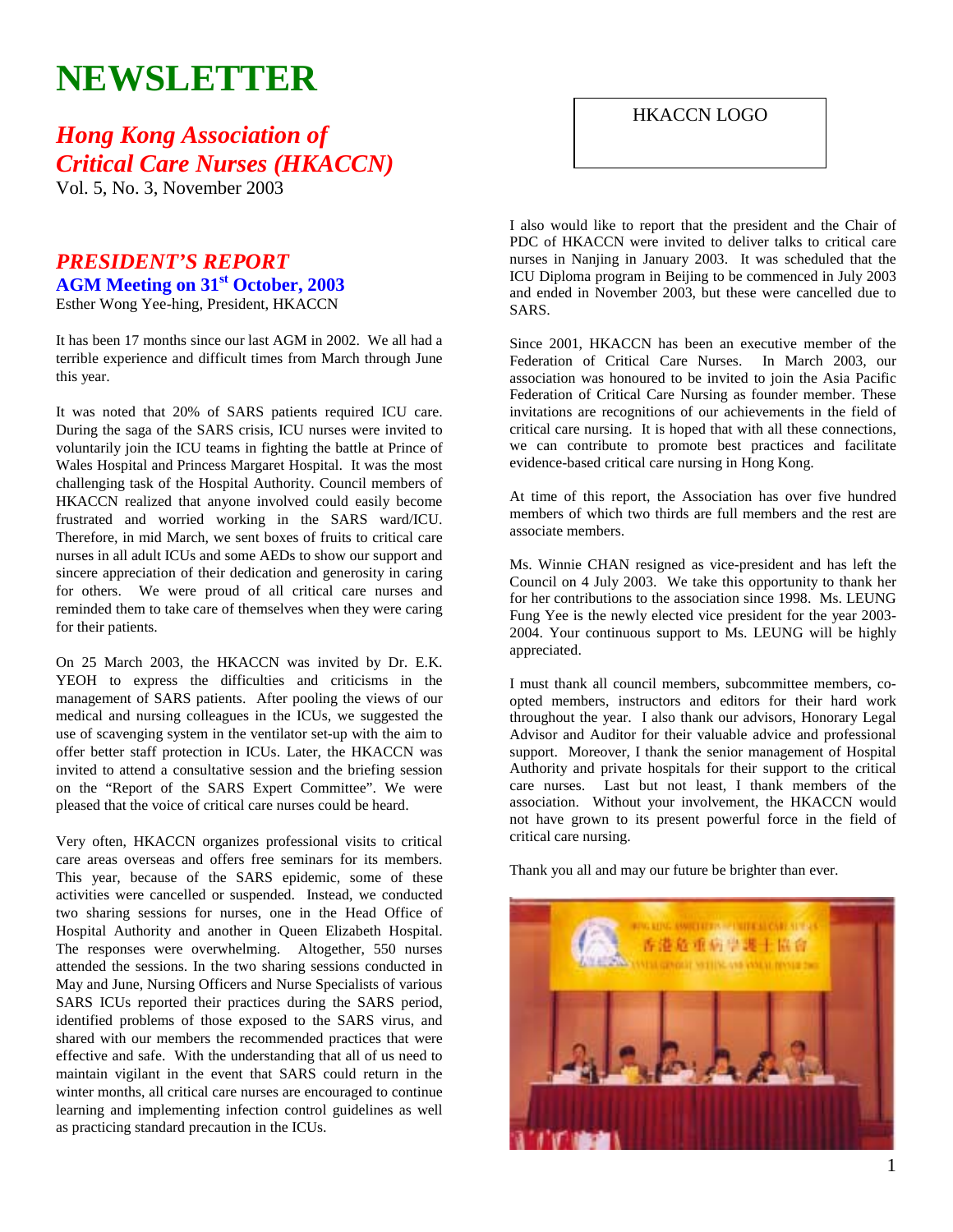## *REPORT OF THE ANNUAL DINNER*

**Take Time to be Together!** 

Elaine Lau MC for annual dinner, 2003

The sixth Annual General Meeting and Anniversary Dinner was held on the 31<sup>st</sup> October 2003. Our guest speaker, Dr York Chow, gave a talk on the topic "Progress in Adversity". His idea about this topic came from a book of one hundred medical inventions in  $20<sup>th</sup>$  century. After he read it, he got the inspiration that many medical new discoveries had a kind of special historical background, like antibiotics generated after many deaths from infection. When there is a crisis, it is also the time to move forward. With the increasing demands on public health and the possible outbreak of SARS or other epidemics, he gave us his perspective on innovations which are the most powerful tools for overcoming difficulties.

The two advisors from Hospital Authority, Dr Ko Wing Man and Dr. Susie Lum also spent time with us to enjoy the evening. Dr. Ko was frequently the focus of attention in the press and media during the SARS epidemic. With all the challenges facing him, he expressed his appreciation to our colleagues who supported him during the SARS crisis. When asked about his views on leadership, he gave his views on two important elements, Vision and Passion. Although these two elements have been commonly mentioned in the school of management, it is never easy to put these into practice. I support Dr. Ko's opinion but also believe that a leader is to have a clear vision of the macro organization, the Hospital Authority, who has enormous passion despite all the frustrations it continuously faces in the process.

Dr. Susie Lum used the words of Florence Nightingale to encourage all of us working in the frontline. Despite the fact that there is no war currently happening in Hong Kong compared to the time of Nightingale, Dr. Lum emphasised that we are actually in a war, a war of threats from the disaster. This is a war every one of us needs to be prepared. The parabolical soldiers' marching with Nightingale supported hers during times of darkness and despair. How does Nightingale's words from one and a half century ago transform into a contemporary message? It is a matter of reflection and wisdom from our daily lives.







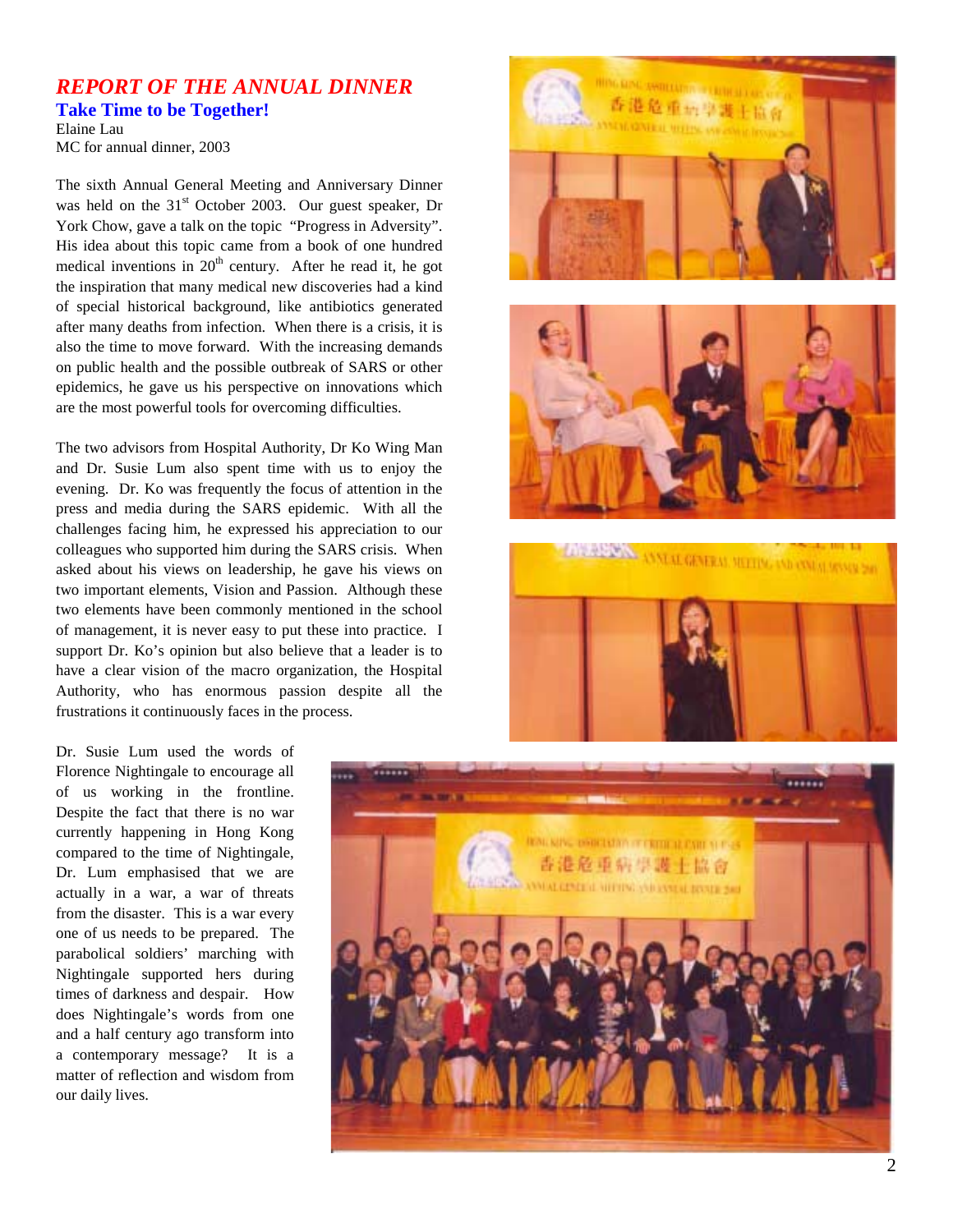## *EDITORIAL*

## *Australian and New Zealand 28th Annual Scientific Meeting on Intensive Care*

Violeta Lopez, Professor, CUHK

This meeting was held in Cairns, Australia on the 10-14 September 2003. Keynote speakers were Dr. Ian Bullock, the education adviser to the Resuscitation Council (UK) and the European Resuscitation Council; Dr. Martha Curley, Director of Critical Care and Cardiovascular Research at the Children's Hospital in Boston, USA; Dr. Thomas Neubert, Chairman of the Policy Unit of Cooperative Nursing, Germany; and Professor Jurg Pfenninger, Director of Paediatric Intensive Care Unit, Switzerland. Other speakers were also invited from around the world.

I wish to present here short abstracts of some of the research studies presented at this meeting.

### *A review of oral care practices in intensive care (Seymour-Rolls, K., Napean Intensive Care, NSA, Australia)*

A quality project was conducted to examine mouth care practices of registered nurses including assessment of the oral cavity for colour, moisture and odour. The survey revealed that oral hygiene is not delivered as per unit protocol which may have a negative impact on ventilated patients. Barriers identified included uncooperative patients, inadequate time and inadequate knowledge.

#### *A successful multidisciplinary approach to managing burns in a non burns unit using Anticoat dressings (Bamberry, K., O'Brien, A., Monash Medical Centre, ICU, Victoria)*

The Anticoat dressing was used and changed every three days to manage burn patients who sustained full thickness burns to 40% of their bodies by ICU nursing staff in collaboration with the surgical team. The results showed dramatic improvement and early discharge from ICU.

#### *Evaluation of a pressure area risk scoring tool in an ICU (Kenny, I., Howard, L., Butler, F., Frankston Hospital, Victoria)*

The Waterlow Pressure Area Risk score was used as a daily scoring tool in patients to categorized them into low, medium and high risk group for developing pressure are in ICU. The majority of patients assessed fell into the very high risk group. During the period of assessment, it was found that early detection of pressure injuries by using the tool resulted in a reduction of stage 3 and 4 pressure injuries. It has empowered nursing staff to make decisions in preventing pressure injury in the unit.

#### *Nails in health care workers: development of evidence-best practice guideline (Hallett, J., Ramakrisna, N., RINse group, Royal North Shore Hospital, NSW)*

One of the major source of pathogens are the hands, particularly the sub-ungula regions of the nails of health care workers. Regular handwashing can significantly reduce nosocomial infections. From the review of the literature, a practice guideline was developed that informed healthcare workers to maintain shorter nail length, remove nail polish on chipped nails, and discouraged the use of artificial nails in ICU.

### *Evaluation of blind gastric aspirate volume and patient physical position (Fuzzard, K., Bendigo Health Care Group, Victoria)*

Enteral feeding is the method used to maximize nutritional status of patients in ICU and gastric volume is used to determine enteral feed absorption. This study determined the relationship between volume of gastric aspirate and patient position (supine and head elevated at >30 degrees). The study showed that there is no significant correlation between gastric aspirate volume and patient position.

#### *Interaction between obesity, diabetes and ethnicity on outcome in a general ICU (Chaddock, M., Galler, D., Williams, A., Middlemore Hospital, New Zealand)*

Pacific Island people have a high level of obesity and diabetes especially in an area of high levels of socio-economic deprivation. It was found that there was a high level of mortality in this group of people compared with other ethnic groups. There was also a trend towards hospital mortality in post-surgical patients who are obese and diabetic.

### *Calm not comatosed: sedation on the ICU (Curley, M., Children's Hospital, Massachussetts, USA)*

There is a clear evidence of the benefits of medications in providing comfort to acutely ill infants and children in ICU. This presentation proposed a change in sedation management in paediatric patients on mechanical ventilation consisting of a multidisciplinary approach, using a valid and reliable assessment tool and a nurse-implemented sedation algorithm to guide titration of sedation medications in PICU.

#### *Critical care education: the UK experience (Bullock, I., Imperial College of Science and Medicine, UK)*

Critical illness and care are increasingly complex that required bringing together of health care team to share different knowledge and experiences. Modernisation in education and training to promote better teamwork and contribution of all staff involve in patient care is much needed. Educational reform towards advanced degrees of healthcare professionals is required.

## *Launching of the of the Asia Pacific Federation of Critical Care Nurses*

The Asia Pacific Federation of Critical Care Nurses (APFCCN) was launched in Manila on the  $1<sup>st</sup>$  March 2003. Representatives from Australia, Hong Kong, South Korea, Indonesia and the Philippines attended this launching ceremony.

The Federation aims to:

- 1. Provide and encourage professional networking and communication among critical care nurses throughout the Asia Pacific region.
- 2. Conduct a forum for education and research pertaining to critical care nursing.
- 3. Establish standards for education, practice and management of critical care nursing.
- 4. Improve the recognition given to critical care nurses in the Asia Pacific region.
- 5. Provide assistance in the development of national critical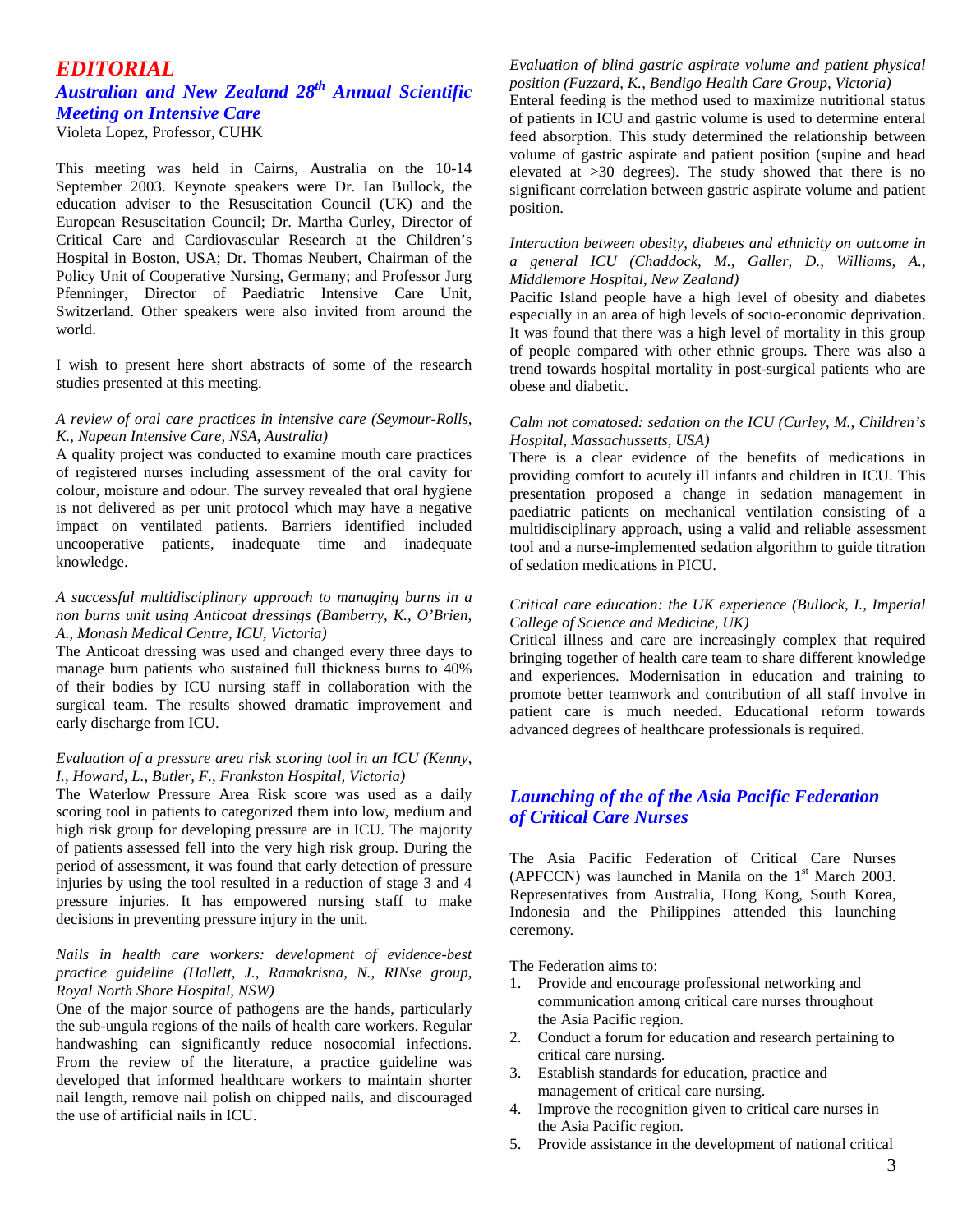care association in countries of the Asia Pacific region that has no established national association.

- 6. Foster and support research initiatives that advance and improve critical care practice.
- 7. Encourage the exchange and dissemination of knowledge, skills and ideas in the field of critical care nursing.

Any critical care nursing association in the Asia Pacific region can be a member provided that their national association objectives are not in conflict with the Asia Pacific Federation. Critical care nurses from countries with no critical care association may be eligible to become members provided that they will pursue establishing their own national association.

The statutory bodies and committees of the APFCCN will compose of council members and committees for membership, publication, research, education, and constitution.

The HKACCN is now a member of the APFCCN.



Vice president, Leung Fung Yee (4<sup>th</sup> on left) with other executive members of APFCCN.

## *REFLECTIVE PRACTICE*

*Art in Nursing*  Grace Yuk-Yin Lau Pamela Youde Nethersole Eastern Hospital Intensive Care Unit

Judy was transferred to Intensive Care Unit (ICU) from Obstetric Unit (OBS) immediately after cesarean section was done. She was a thirty years old woman. She has been married for eight years and had a daughter who is seven years old. From her husband John's description, Judy was a kind, enthusiastic person. She was a known case of Arteriovenous Malformation (AVM) when she was twelve years old, but none of the operation could be done because the AVM is located deep inside the brain. V-P Shunt was done to provide conservative treatment only. She valued every day of her life. She savored every moment to love, care and share. She loved John very much. She knew that John liked children. Then she took a big risk of being pregnant and gave John a baby girl, Tina. Later she took the risk of another pregnancy. She

wanted to bring him one more child but this time she was unlucky. Her AVM ruptured during week 32 of pregnancy. Before she went into coma, she insisted to keep her baby alive no matter what happened.

Her condition got worse and she underwent an emergency cesarean section. A baby girl was born but she remained comatose and was admitted to ICU on a critical condition. When John received this bad news, he did not say anything. He just ran away of the unit and stayed outside for an hour. I could see that he was in the most difficult time in his life. I gave him a hot cup of tea to drink and gave him a light touch to show my support. Later, he came in and sat beside Judy. He held her hand tightly. I drew the curtain to provide privacy and a quiet environment. I could hear that John burst into tears. It brought sorrow to all of us who were present in the unit.

John was expressing his feeling of grief. I did not disturb him until his cries became silence. I went in and brought him some paper towel. I sat beside him and gave him a glass of warm water. He received it and returned a nod. He began to tell me their unforgettable love story, their wonderful wedding party and their harmonious family life. I became his active listener. In fact, it was a touching story that I cannot help shedding a tear-drop in front of him. I was not ashamed of showing my emotion and my concern.

I did not only show him my empathy and also would like to do more for them. He wished to have time for a family reunion so I started to arrange it. I called neonatal ICU to confirm the baby girl's condition. Luckily, her condition was suitable to be brought into the ICU. On the other hand, I asked John to bring Tina to the unit as well. After that I started to prepare Judy for this reunion. I removed the unnecessary tubing and equipment. I made her look more presentable and appear bright. At that time, other colleagues came to help me. I could see that we had the same goal to work together. We wanted to do more for this family. In the afternoon, John and Tina arrived, the baby girl in the incubator was escorted to the unit. *"A family reunion in ICU."* I never forgot that picture. John put Judy's hand through the window of incubator to hold the hand of the baby girl. He also asked Tina to hold hand with the baby girl on the other side. He promised Judy to take care of the children with all his heart. I could see the power of love in this family. I also saw the power of caring of nurses. Although we could not save her life, we preserved her love and courage within the family.

How powerful nursing care can be if we only provide it with such care and dignity to our patients and their love ones! It was the ability of nurses to grasp the meaning in the encounters we had with John and Judy no matter how wonderful or difficult this may be. It also made meaningful connections with them. It drove us to perform some special nursing activities no matter how hard it was.

*Nursing is not only a science and also an art. It has a power to sparkle every heart to love, to care and to work together. It can touch every heart.*(Chinn & Kramer, 1999).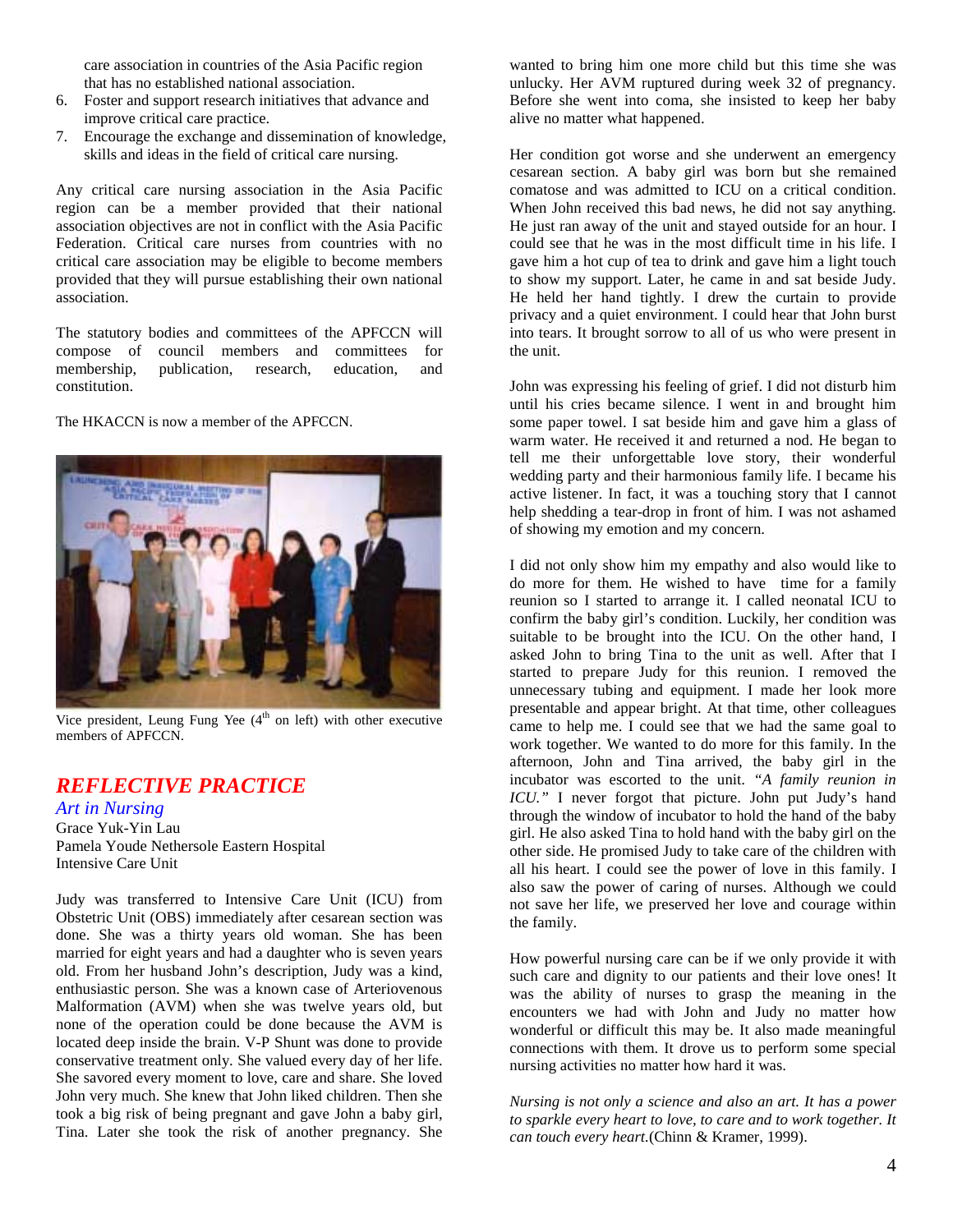*Reference* 

Chinn, P. L. & Kramer, M. K. (1999). *Theory and Nursing: Integrated Knowledge Development* pp. 183-206. Mosby: St Louis.

## *CONTINUING EDUCATION*

### *ADVANCED CARDIAC LIFE SUPPORT (ACLS) Provider & Instructor Course (Program 04-1)- HA CNE = 17 points*

| Date & Time:                                         | 3 February 2004 (Instructor)<br>4-5 February 2004<br>6-7 February 2004<br>9-10 February 2004                                                           |
|------------------------------------------------------|--------------------------------------------------------------------------------------------------------------------------------------------------------|
| Venue:                                               | 11-12 February 2004<br>A&E Training Centre, 5/F Southorn<br>Centre, 130 Hennessy Road, Wanchai,<br>Hong Kong. (Previously located at TSK<br>hospital). |
| <b>Course Fee:</b>                                   | HK\$ 2,000 (Member)<br>HK\$2,500 (Non HKACCN member)                                                                                                   |
| <b>Target Group:</b><br>Deadline:<br><b>Enquiry:</b> | All Health Care Professionals<br>16 December 2003<br>Mr. Sunny LAI, A&E Training Centre                                                                |
|                                                      | Tel: 2116 2721 Fax: 2572 9058                                                                                                                          |

Ms Mandy CHAN Tel: 2861 2972 Fax: 2861 2784

Website: www.medicine.org.hk/hkaccn or E-mail: hkaccn@hotmail.com

This resuscitation training program is conducted by the faculty from the American Heart Association, USA. The course incorporates theory and practical skills in managing cardiac arrest and other critical cardio-respiratory emergencies. It consists of lectures, demonstrations and small group skill stations. Participants are expected to possess basic knowledge of ECG interpretation and are strongly recommended to read the manual before the course. As current BLS status is a pre-requisite for ACLS certification, the AHA Basic Life Support Courses will be provided free to uncertified participants in a separate session before the actual ACLS program starts.

Potential instructors who have satisfactory completed the BLS and ACLS Instructor Courses will be awarded the AHA-BLS and AHA-ACLS Instructor certificates.

## *CONFERENCE REPORT Facing New Challenges: 4th World Congress on Paediatric Intensive Care*

Tang Sze-Kit, R.N., PICU Specialty Nurse Paediatric Intensive Care Unit (PICU), Paediatric and Adolescent Medicine Department Princess Margaret Hospital

Children are not just small adult. There are some manifestations and complications unique to children. They are emotionally and cognitively immature and the immaturity will affect them how to react and respond to illness and injury. Paediatric intensive care nurses are a special group of nurses whose training focus on this group of children and their families to serve their special needs and to help them to overcome the vulnerable period of their lives. Only meeting our day-to-day practice cannot satisfy facing the coming new challenges in health care science and our clients' demand. I am very glad to have attended the 4th World Congress on Paediatric Intensive Care (PIC) held in Boston in 8-12 June 2003 to update my new trend of PIC care.

The conference focused on a wide range of areas which included: pulmonary sciences, multi-organ failure, nutrition in PICU, transplantation, transport of critically ill children, ethical issues, bereavement services in PICU, and disaster preparedness/management, and etc… Because of the outbreak of SARS in Hong Kong and Canada, a special SARS symposium was also conducted in the conference. In fact, the conference provided a venue for worldwide paediatric intensivists to debate their different views on paediatric intensive care topics. Famous PICU nurses specialists and PICU advanced practice nurses who come from all over the world conducted lectures and seminars to discuss about the most recent nursing care and intervention for critically ill children.

Furthermore, this conference provided a special opportunity to expand my horizons such as meeting paediatric intensive care nurses from different countries, visiting PICU and Cardiac intensive care unit of Boston Children Hospital which is the most famous hospital in Boston to see the ward setting and nursing management of ill children, trying of different new medical paediatric products and technologies.

From this conference, I expanded my vision and found new ideas. I am sure that these could help me improved and reach a higher standards of care for my patients and their families.

## *CONFERENCE ANNOUCEMENTS*

18-22 January 2004 The second Pan-Pacific Bioinformatics Conference Dunedin, New Zealand *http://www.fit.qut.edu.au*

2-5 February 2004 The international corporate forum on breast cancer Vancouver, Canada *http://www.sisbreast.org*

24-26 March 2004 Sleep and sedation in ICU, quality versus resources, measuring outcomes ANZICS: New Zealand Region Annual Scientific Meeting Te Papa, Wellington, New Zealand *http://www.ccdhb.org.nz/anzics/anzics.htm*